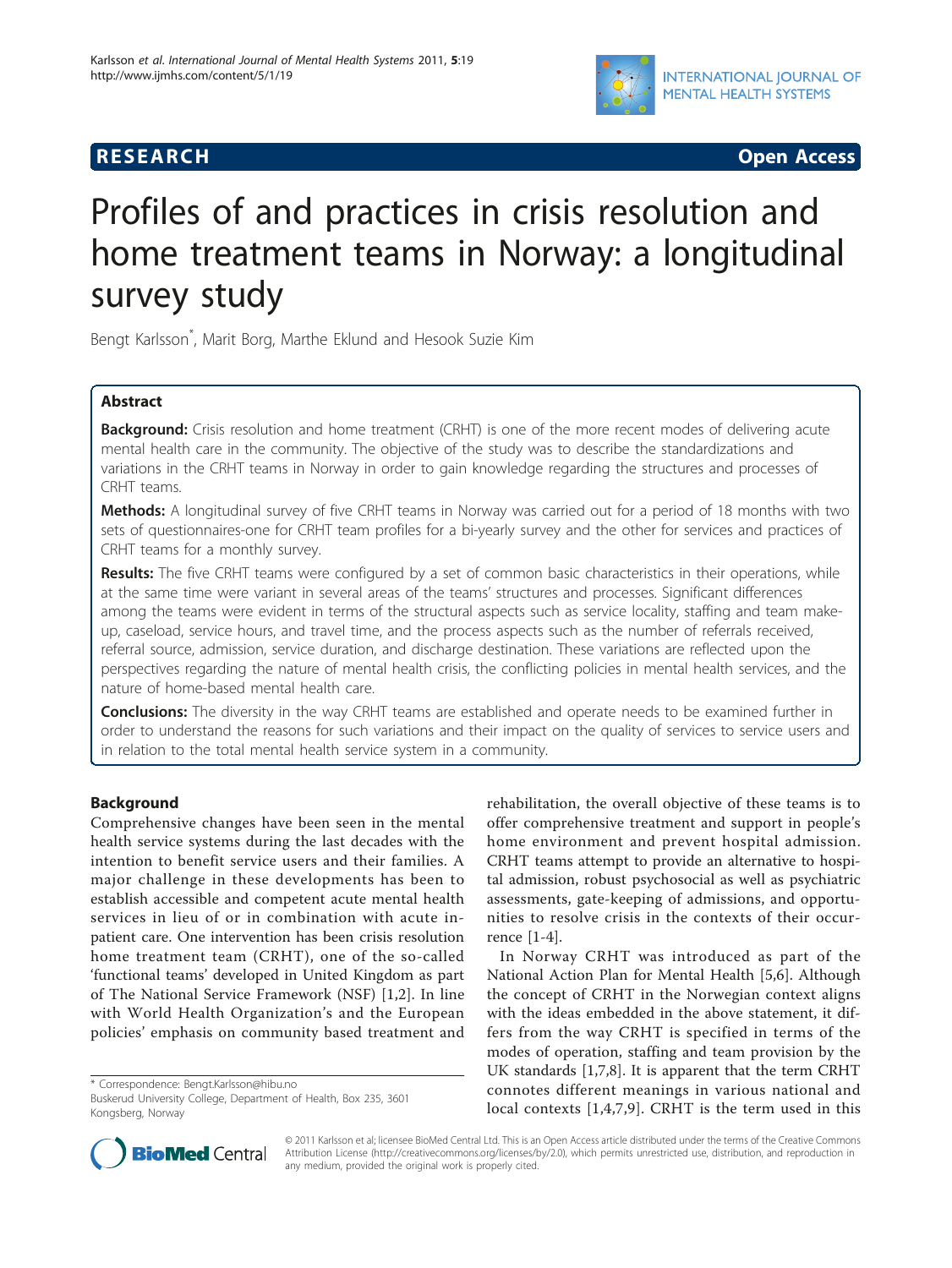paper as the subjects of this study were the communitybased mental health teams established as CRHT teams in the regional centers in Norway [[9\]](#page-10-0). Surveys in England [[1,2,4,7\]](#page-10-0) and Norway [\[9](#page-10-0)] reveal a great divergence in team structure, clients seen, outreach practices, operational hours, caseloads, and 'gate keeping' models in CRHT teams. Team profiles and standards of practice vary a great deal, and the term 'crisis resolution and home treatment team' conveys a multifaceted and unclear picture. A literature-review by Sjølie et al. [[8](#page-10-0)] revealed that most of the published articles on CRHT focus on structural issues pertaining to the development of home treatment services and on macro-level outcomes such as cost-effectiveness and admission rates, which have political, economic, and practical implications. However, there is a paucity of research regarding the structures and processes of CRHT teams in actual operations over time, as well as a lack of research of service-user experiences and satisfaction on key areas of service provision [[1,4,10](#page-10-0)].

In Norway, a national strategy was formulated to establish crisis resolution and home treatment teams at each of the 78 community mental health centers (DPS) by the end of 2009. In order to implement the CRHT teams a set of guidelines were worked out, based on international experiences [\[6\]](#page-10-0). The key service characteristics of CRHT teams in Norway were defined as (a) brief responding time, (b) provision of assessment and direct care in the context of home and family, (c) working in partnerships with relevant health and social welfare providers, and (d) assessment and course of action that may include inpatient treatment, home treatment, crisis resolution by the team and next-level referrals to health and social services [[6,10\]](#page-10-0). Although these criteria describe the way teams are encouraged to work and achieve their targets, the practices are less well defined and seem greatly influenced by local factors, such as allocated recourses, interdisciplinary staff, urban or rural, and the organization and priorities of the total mental health services in the area.

The aims of this study were to explore and describe the profiles and practices of five CRHT teams in a health region in Norway by 1) identifying the basic characteristics of the five teams; and 2) describing the services provided by these teams over a period of 18 months. The ultimate purpose was to gain an in-depth understanding about the nature of variations in the structures and processes of CRHT teams.

# Methods

### Design

A descriptive, quantitative longitudinal survey with two sets of questionnaires, one for team profile and the other for the services, was carried out to address the research questions. The data were collected from five CRHT teams established in the Health South Region in Norway over a period from May 2008 to June 2010. The data with the first questionnaire for the CRHT team profile were collected every six month for five times, while the data for the second questionnaire for the services and practices of the CRHT team were collected monthly for 25 consecutive months. Thus the total data set constitutes the team profile data for 5 time points and the team service data for 25 time points.

#### Participants

In the spring of 2008 all of the established CRHT teams in the previous Health South Region in Norway (the designation of the Health South Region has changed somewhat in 2009 and 2010) were asked to participate in the study, with the information that participation would involve filling out the questionnaires at regular intervals by a permanent staff member/secretary. There were ten teams, of which five teams agreed to participate in the study. The teams declining to participate gave the reason either that they were not able to spend the time required for the paper work or that their teams were not settled and ready to participate in such a study.

#### Instruments

Two questionnaires were developed in consultation with Professor Mervyn Morris of BCU, drawing on a similar study in the UK [M. Morris, personal communications, 2007-2009], adjusting them for the Norwegian context by the research team. The questionnaire for CRHT team profile (the profile questionnaire) addresses the organizational and structural characteristics of the CRHT team, including general service profiles, structure of the team, and how the team works. The questionnaire for CRHT service (the service questionnaire) addresses the team's actual services in terms of referrals and sources of referrals, user registration and user demographics, service duration, and discharge destinations for a given month. Both questionnaires asked for aggregated data rather than individual service user data.

#### Data Collection Procedures

The teams consenting to participate in the study were invited to a meeting to inform and discuss the study's procedures and the responsibilities of the teams regarding the study. Each team also was asked to identify a responsible staff person for the surveys, who was telephoned by a member of the research team at each data collection point to remind the submission of the questionnaire. Additional telephone calls were made when the questionnaires were not received within two weeks of the due dates. Additional meetings with the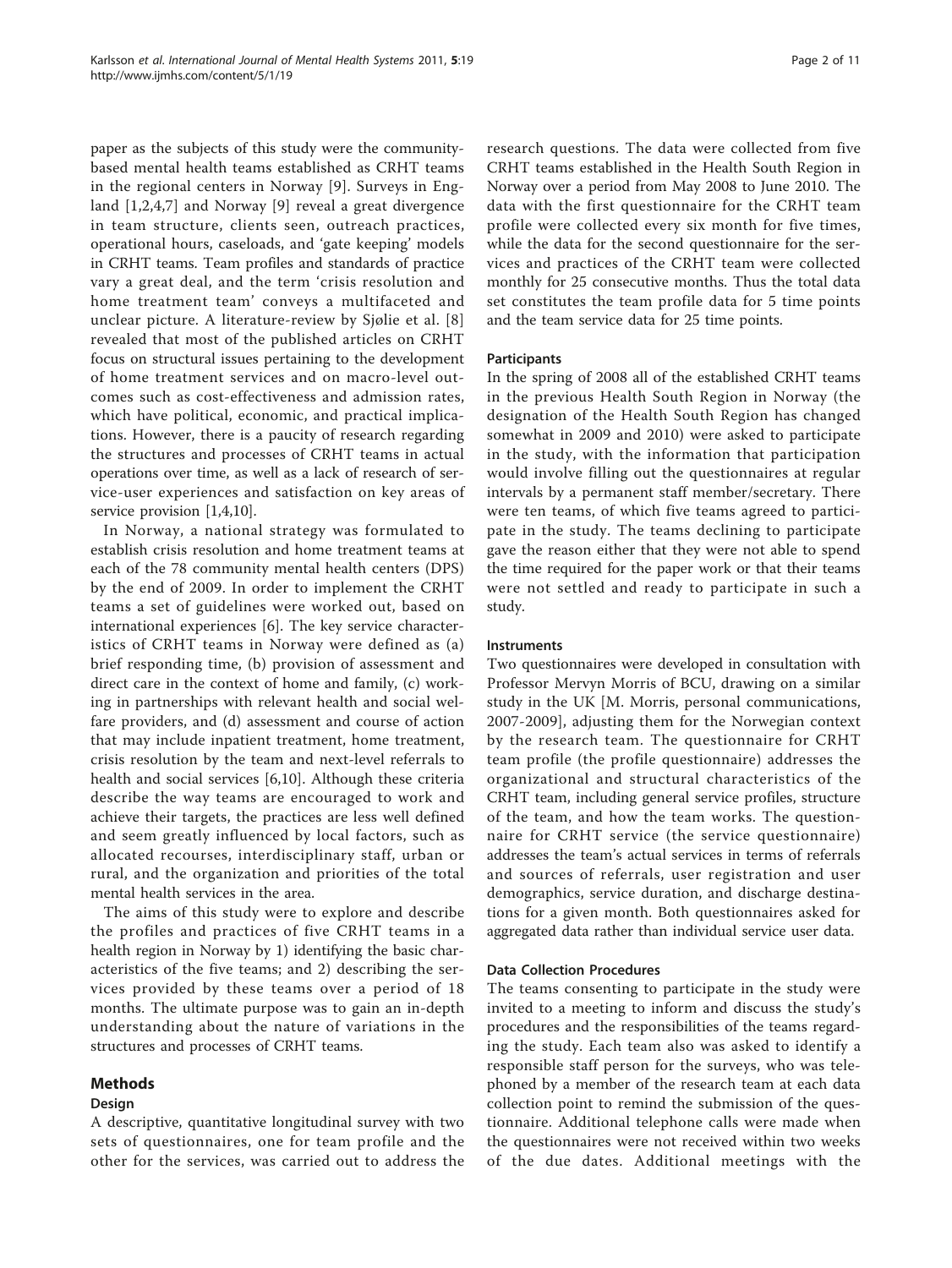representatives of the participating teams were held every six months during the data collection period in order to address problems related to the data collection. The monthly data from the pilot period of first seven months were not included in the final data set. Therefore, the data for this study include five bi-yearly team profile reports and 18 monthly service reports.

# Data Analysis

The data were analyzed by the statistical software PASW for Windows version 17.0. for SPSS for descriptive statistics and chi square tests.

# **Ethics**

The Regional Medical Research Ethics Committee, Health Region II (South) of Norway and the Norwegian Social Science Data Services on behalf of The National Inspectorate approved this study.

# Results

# The Teams-Profiles

As shown in Table 1 the total numbers of professional staff on the teams varied from 4 to 14 in the 18 months period. The majority of the professional staff was nurses. Four out of 5 teams had psychologists and 4 out of 5 teams had a psychiatrist on their staff. Although there were some fluctuations in the numbers of the professional staff at five data points, these did not vary greatly, suggesting some stability in staffing.

Postgraduate training among the team members was comprehensive as shown in Table [2](#page-3-0).. The most typical training was in mental health care, while training in cognitive therapy, family and network therapy as well as psychosis and early intervention also were represented.

The basic characteristics of the 5 CRHT teams are shown in Table [3.](#page-3-0) Three teams have their offices in the

| Table 1 Professional staff in the CRHT teams |  |  |  |
|----------------------------------------------|--|--|--|
|----------------------------------------------|--|--|--|

| <b>Professional Staff</b> |                        | Team 1 Team 2 |               | Team 3 Team 4 Team 5 |     |
|---------------------------|------------------------|---------------|---------------|----------------------|-----|
| Total Number of<br>Staff  | 10 <sub>or</sub><br>11 | $9 - 14$      | $5 - 7$       | $6-9$                | 4   |
| Physician                 | 0                      |               | 1 or 2        |                      |     |
| Psychologist              |                        | $2 - 4$       | None or       | $O-2$                | ( ) |
| Nurse                     | 7                      | $4-6$         | $\mathcal{P}$ | 5 or 6               | 3   |
| Social educator           | $1$ or $2$             | None or       | ∩             | Ω                    | Λ   |
| Social worker             | 1                      | None or       | ∩             |                      | ( ) |
| Health worker             | 0                      | None or<br>2  | ∩             |                      |     |
| Team leader               | Ω                      | ( )           |               |                      |     |
| Nursing assistant         | 0                      | None or       |               |                      |     |

city centres, having the responsibilities for the surrounding municipalities, while two teams are located in the rural areas having responsibilities for larger geographical areas and greater number of municipalities. Two teams were established prior to 2007, while three teams were established in 2007. The ratios of the population base to professional staff varied from over 10,000 to 1 in three teams to the low of 1,770 to 1 in Team #3. The staffing level for the teams was higher for the teams in the urban areas but the ratios of the staff to population were much lower in the rural teams, suggesting the teams servicing the urban areas with large populations even with higher numbers of professional staff would have greater service loads. This was accounted by the lower ratios of the total CRTH cases over a period of 18 months to the professional staff in the rural teams (15 to 1 in Team #3 and 28 to 1 in Team #5) compared to those in the urban teams (172:1, 515:1 and 298:1 in the three urban teams).

Table [4](#page-4-0) provides the general profiles of the five CRHT teams obtained from the five bi-yearly reports on the profile questionnaire. As shown in this table, these CRHT teams varied a great deal in terms of the ways the services were provided. The average monthly case loads for the teams varied from the low of 6 to the high of 70. Hence, the average case loads per month per professional staff would be 2 for Team #1, 5-8 for Team #2, 8-10 for Team #3, 8-12 for Team #4, and 1.5 for Team #5, suggesting two polar levels of service intensity for the teams with two teams with about 2 cases and three other teams with 5-12 cases per professional staff per month. The target response time to referrals was either 24 or 48 hours, and the average amount of time spent per episode ranged from 60 minutes for two teams to 120 minutes, 264 minutes, and 390 minutes for one team each. The average days in service per case varied among the teams, with two teams reporting 1 day as the average while three teams reporting 10 to 17, 1 to 32, and 1 to 60 as the averages. Similarly, the maximum duration of services per case also varied a great deal from the low of 35 days to the high of 180 to 365 days. This means that the maximum service could be two month to one year. The maximum distance to travel to provide services and the travel time spent on services were higher in the rural teams than in the urban teams as expected.

All five teams provided a service user with a named professional staff as his/her case coordinator. However, Teams #1 and #4 adopted 'teamwork approach' to manage the caseload while Team #3 did not adopt it, and Teams #2 and #5 reported to vacillate between adopting and not-adopting 'teamwork approach' during the five report points. Teams #1 and #4 consistently applied teamwork approach by having daily, weekly team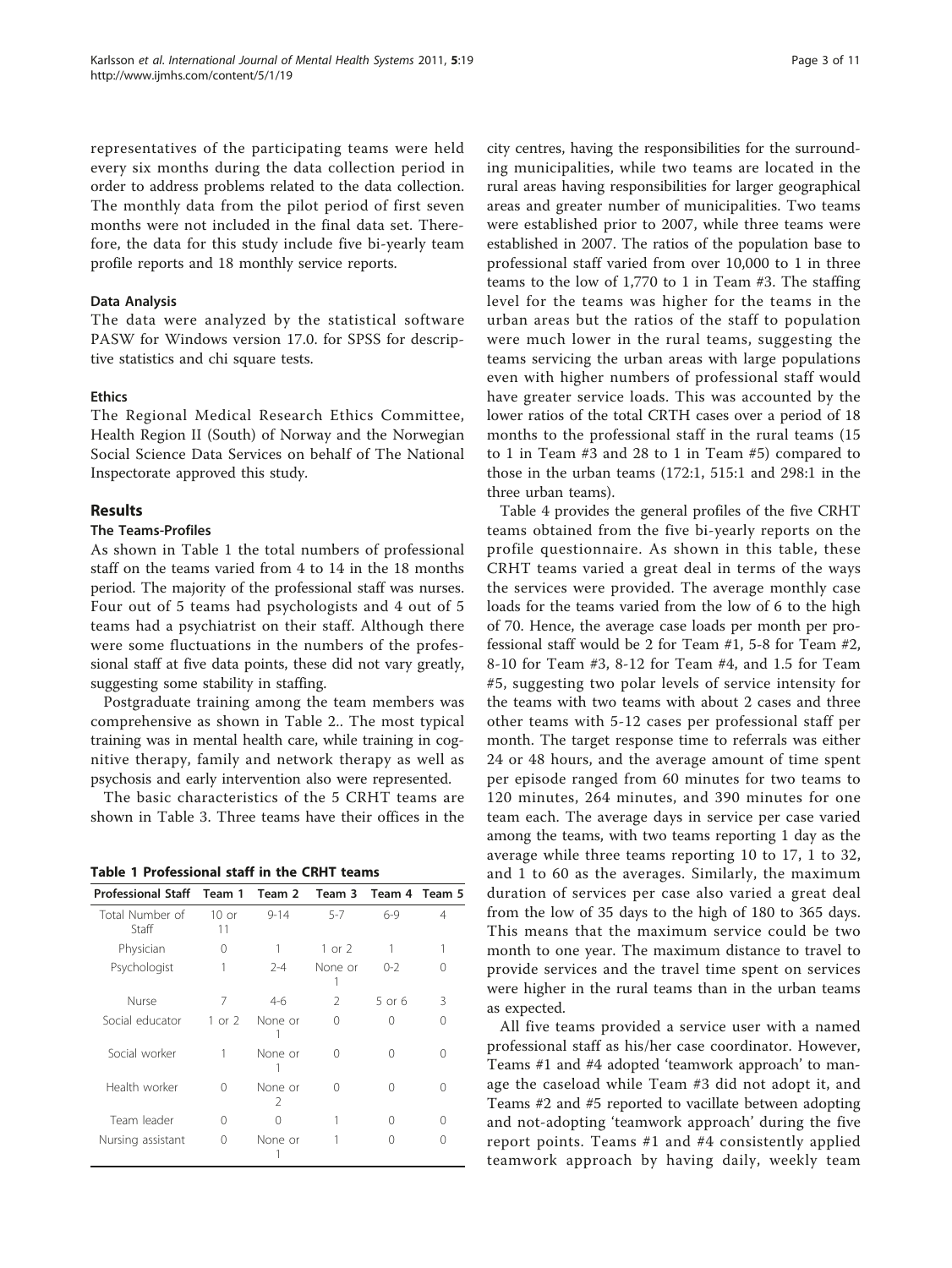| <b>Professional Training</b>   | Team 1     | Team 2    | Team 3            | Team 4            | Team 5     |
|--------------------------------|------------|-----------|-------------------|-------------------|------------|
| Mental health care             | 8 or 9     | $3 - 5$   |                   | 5 or 6            |            |
| Psychosis & early intervention | 0          | None or 1 |                   | $() - ?$          |            |
| Cognitive therapy              | $2$ or $3$ | $() - ?$  | $\left( \right)$  | $0 - 3$           |            |
| Psychiatry                     | 0          |           |                   | $0 \text{ or } 1$ | $0$ or $1$ |
| Clinical psychology            |            |           | U                 |                   |            |
| Family and network yherapy     | None or 1  |           | 0                 | None or 1         |            |
| Management                     | None or 1  |           |                   | None or 1         |            |
| Group therapy                  |            |           | $0 \text{ or } 1$ |                   | 0-2        |
|                                |            |           |                   |                   |            |

<span id="page-3-0"></span>Table 2 Postgraduate training of the staff in the CRHT teams

meetings for diagnoses and treatment plans, regular review team meetings, and also having non-team members to attend their review meetings. Teams #3 and #5 did not have team meetings, while Team #2 reported having daily, weekly, or review team meetings sometimes.

In regards to the teams' functioning, all five teams reported their teams to be able to provide an alternative to hospitalization to service users experiencing acute mental health difficulties. On the other hand, Teams #1, #2, and #4 were able to provide intensive contact with service users and/or their care-givers for a short duration of up to four weeks while Teams #3 and #5 were not. Three teams except Teams #1 and #5 were functioning as a 'gatekeeper' to acute inpatient services, rapidly assessing individuals with acute mental health problems and referring them to the most appropriate services. In addition, four teams except Team #1 were involved in the early discharge of inpatients. Three teams  $(\#1, \#2, \& \#3)$  were involved with compulsory admission to psychiatric hospitals. Four teams except Team #4 had the availability of crisis beds or overnight admission to inpatient services. Team #4 reported having this access at three earlier reports while reporting no access at the last two report points. These are depicted in Figure [1](#page-4-0).

All teams generally accepted service users with diagnoses of psychosis, affective disorders, mild/moderate depressive disorders, anxiety disorders, personality disorders, social/relational difficulties, acute crises, and coexisting substance misuse disorders. All teams except Team #5 accepted service users with primary substance misuse/abuse disorders including alcohol misuse, while all four teams except Team #1 also accepted service users with diagnoses of organic disorders. Four teams except Team #2 had no exclusion criteria to screen for the acceptance of service users. Two teams  $(\#1 \text{ and } \#4)$ received referrals from all sources such as self, family members, specialists, community service agencies, regular physician, emergency unit, police, and others. Teams #2, #3, and #5 did not accept referrals by self or family members, while Team #3 did not accept referrals from community service agencies and police in addition.

In general, the teams did not provide home visiting services over 24 hour period, 7 days a week. The individual team's working hours changed during the 18 month period, some teams expanding the working hours while others reducing the hours. Teams #3 and #4 had the same working hours the whole period ('8- 15.30' on weekdays only); Team #1 expanded working hours after the first registration period from '8-15.30' on weekdays only to '8-22' on weekdays and '8-15:30' on weekends. Team #2 had working hours of '8-22' on weekdays only the first registration period and reduced after that to '8-15:30' on weekdays only for the rest of the period. Team #5 had working hours of '8-15:30' on all days for the first two registration periods and reduced to '8-15:30' on weekdays only for the rest of the period.

#### Table 3 General features of the CRHT teams

| <b>Features</b>                                          | Team 1           | Team 2         | Team 3     | Team 4     | Team 5         |
|----------------------------------------------------------|------------------|----------------|------------|------------|----------------|
| Date of team establishment                               | $2007 - 01 - 09$ | 2005-09-01     | 2003-10-03 | 2007-09-01 | 2007-05-01     |
| Total number of communities covered                      |                  | $\overline{4}$ |            | 15         | 8              |
| Urban/Rural                                              | Urban            | Urban          | Rural      | Urban      | Rural          |
| Population base                                          | 130,000          | 150.000        | 12.390     | 100,000    | 25,700         |
| Total number of consultations for the 18 months          | 1.889            | 7.207          | 107        | 2.682      | 110            |
| Total number of professional staff on CRHT team          | $10 - 11$        | $9 - 14$       | $5 - 7$    | $6-9$      | $\overline{4}$ |
| Ratio-Population to professional staff                   | 11.818:1         | 10.714:1       | 1.770:1    | 11.111:1   | 6,425:1        |
| Ratio-Professional Staff to CRHT cases for the 18 months | 172:1            | 515:1          | 15:1       | 298:1      | 28:1           |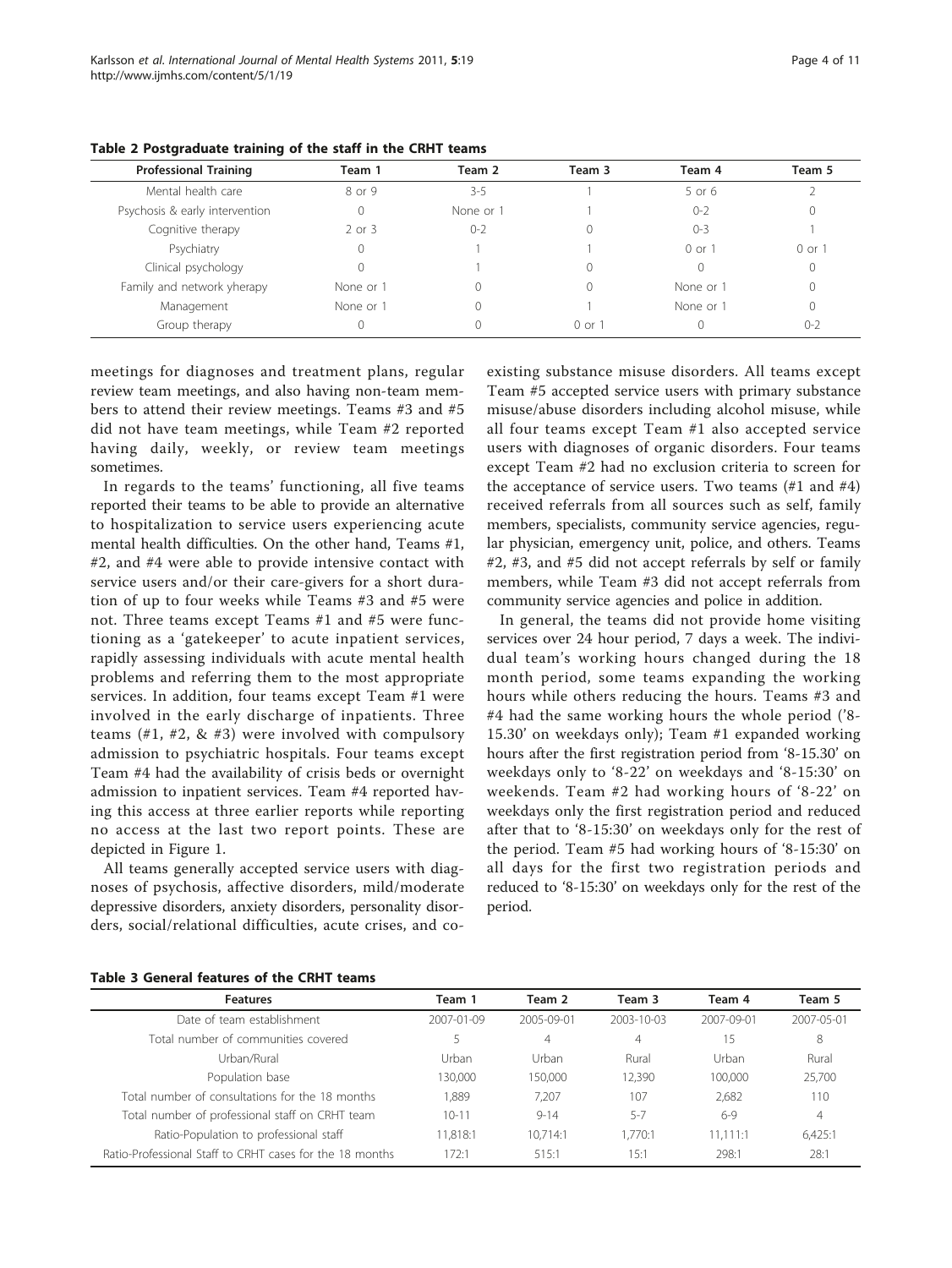<span id="page-4-0"></span>

| <b>Table 4 CRHT Teams General Service Profiles</b> |  |  |
|----------------------------------------------------|--|--|
|                                                    |  |  |

| Page 5 of 11 |  |  |
|--------------|--|--|
|              |  |  |

| Profile items                                 | Team 1 | Team 2 | Team 3 | Team 4 | Team 5 |
|-----------------------------------------------|--------|--------|--------|--------|--------|
| Average case load per team per month          | 20     | 70     | 54     | 69     |        |
| Target response time in hours                 | 24     | 48     | 48     | 24     | 48     |
| Average treatment-time in minutes per patient | -60    | 264    | 120    | 390    | 60     |
| Average days in service per patient           | 10-1   | 1-32   |        | 1-60   |        |
| Maximum duration of services in days          | 60     | 365    | 35     | 180    | 60     |
| Maximum travel time for service in minutes    | 60     | 35     | 90     | 240    | 90     |
| Maximum distance for service in Km            | 4()    | 30     | 80     | 27C    | 95     |

### Practice of the CRHT Teams

We report the services of the CRHT teams provided over the 18 months in an aggregated, summed manner based on the reports on the service questionnaires for this period. Although there were some variations from month to month revealed in our preliminary data analysis, the variations were minimal, suggesting that data in an aggregated form for the 18 months would give a comprehensive picture of the services provided by these teams. The data regarding the practice of the five teams revealed that there are in general variations among the teams in terms of the amount of services provided, referral sources, the features of services, and discharge destinations. Figure [2](#page-5-0) shows the age and gender distribution of service users over the 18 months period, and indicates that the distributions by age for the two gender groups were not significantly different except for Team #5 in which male service users tended to be younger than the female service users at the statistically significant level. In general, the majority of service users were in the 25 to 54 age groups for both males and females.

The total numbers of services provided by the teams and the averages per month are shown in Table [5](#page-5-0). Team #2 did not report data on referrals received as shown in this table. Teams #1, #2, and #4 had large caseloads as indicated by the total numbers of new registrations and consultations. The numbers of new patient registrations per professional staff during the 18 month period ranged from the low of 12 for Team #3



to the high of 83 for Team #2 as well as the numbers of consultations per professional staff ranging from the low of 15 for Team #3 to the high of 515 for Team #2. In addition to direct consultation services to service users, the teams also provided telephone contacts with patients or family members in varying numbers. However the telephone contacts were mostly with patients. These data suggest that for Team #2, there were at the average about 7 telephone contacts with patients in addition to 20 consultations by the Team's 9 to 14 professional staff per a given work day. In contrast, for Team #5, there were at the average less than one telephone contact and less than one consultation per a work day by the Team's 4 professional staff.

Patient referrals were received from various sources as shown in Table [6.](#page-6-0) The distribution in the referrals received from different sources by the teams was significantly different among the Teams ( $\chi^2$  = 1030.057; *df* = 24;  $p < .001$ ), as was the distribution in the service users accepted by the Teams from different referral sources  $(\chi^2 = 1078.385; df = 32; p < .001)$ . Team #1 had more than half of its referrals by self and family members (53%), while the referrals from DPS and family physician made up 81% for Team #3, and 63% for Team #5 with two other teams (#2 and #4) with the majority of their referrals from the professionals or institutions. There may be a specific guideline, policy or culture that is at work in the communities for Team #1 that allows or encourages social networks to be the referral sources. For the four teams with both the referral and acceptance data, the overall rate of acceptance ranged from the low of 5.2% for Team #3 and 9.1% for Team #4 to the high of 37.7% for Team #1 and 52.5% for Team #5. This means that regardless of the referral sources, those who were referred to Teams # 3 and #4 had a very slim chance of being accepted as service users by these teams.

Figure [3](#page-6-0) shows the distribution in the average time between the receipt of referrals and initial contact with potential service users. There was a significant difference among the five teams in this distribution ( $\chi^2$  = 872.951;  $df = 16$ ; p < .001). The majority of referrals were contacted within 24 hours in Team #1 (91%), Team #3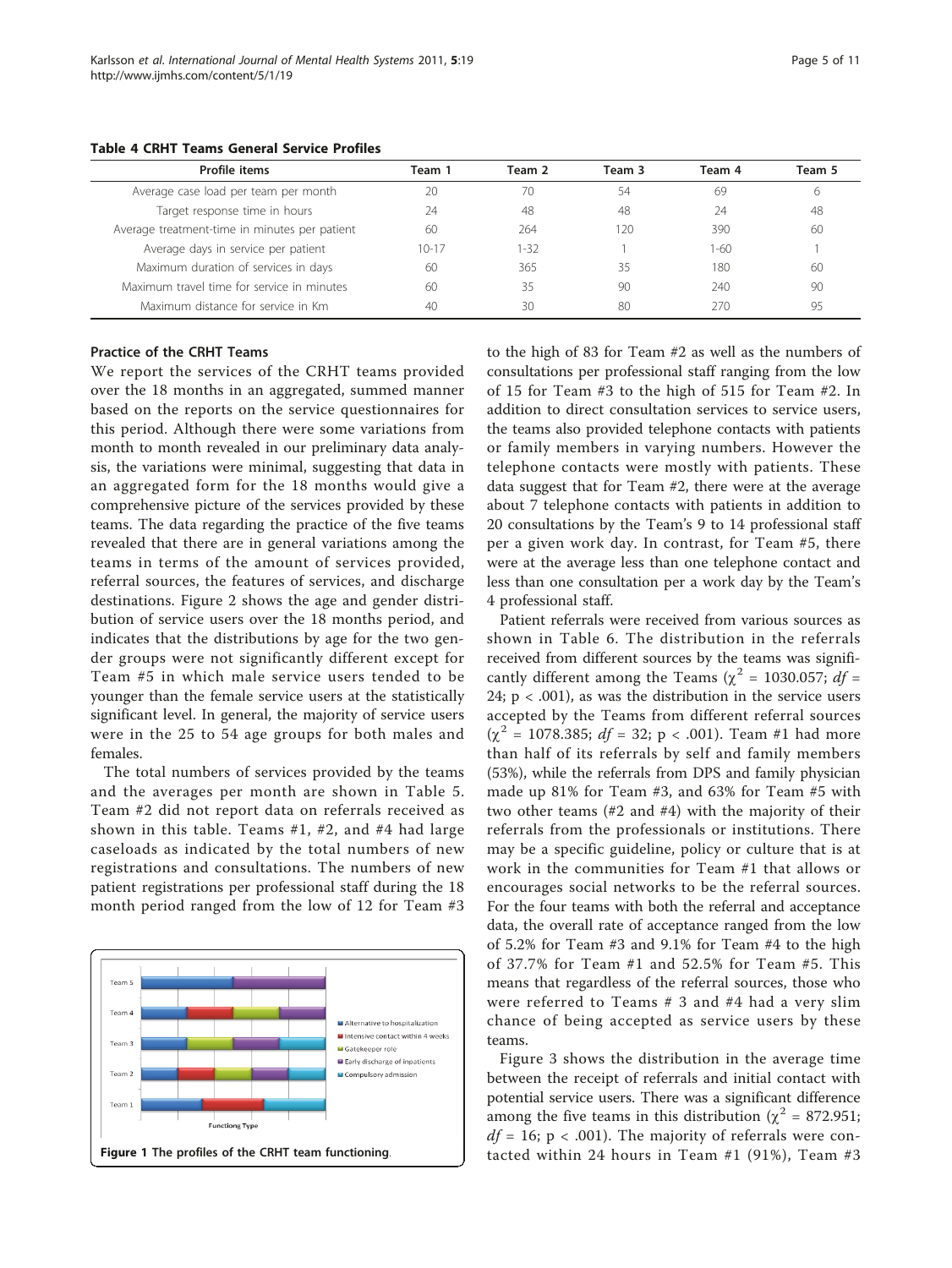<span id="page-5-0"></span>

(89%), and Team #4 (91%), while Teams #2 had the largest proportion being contacted after 24 hours (47%) followed by Team #5 that had 34% in the categories of 25 hours or longer.

The distributions in the length of the duration of service contact are shown in Figure [4,](#page-7-0) and are statistically different among the Teams ( $\chi^2$  = 347.911; *df* = 16; p < .001). Team #4 had the largest proportion in the 'longer than 4 weeks' category (47%) followed by Team #2 with 33%, while Team #3 had the largest proportion in the 'less than 1 week' category (66%) among the teams. All teams except Team #4 had more than 50% of their service users with less than 2 weeks of service duration.

The discharge destinations during the 18 months period by the CRHT teams are shown in Table [7.](#page-7-0) The distributions are significantly different among the teams  $(\chi 2 = 364.497; df = 24; p < .001$ -The  $\chi 2$  calculation for this table excluded the 'None' category as this category had only 5 cases across the five teams.). About half of the discharge destinations for the teams were to general

Table 5 Total services provided by the teams for the 18 months period & averages per month

| Referrals & Services                       | Team 1 |        | Team 2 |                          | Team 3 |    | Team 4 |     | Team 5 |                |
|--------------------------------------------|--------|--------|--------|--------------------------|--------|----|--------|-----|--------|----------------|
|                                            | T,     | $A^2$  |        | А                        |        | A  |        | А   |        | А              |
| # of referrals                             | 1104   | 61     |        |                          | 172    | 10 | 2742   | 152 | 250    | 14             |
| # of new registration                      | 418    | 23     | 163    | 65                       | 81     | 5  | 488    |     |        | $\overline{A}$ |
| # of consultation                          | 1889   | 105    | 7207   | 400                      | 107    | 6  | 2682   | 149 | i 10   | 6              |
| # of telephone contact with Patient        | 328    | 18     | 2296   | 128                      | 76     | 4  | 585    | 33  | 50     |                |
| # of telephone contact with family members | 0      | $\sim$ | 0      | $\overline{\phantom{0}}$ | 33     |    | 43     |     | 15     |                |

<sup>1</sup>T = Total for the 18 months period;  $^2A$  = Average per month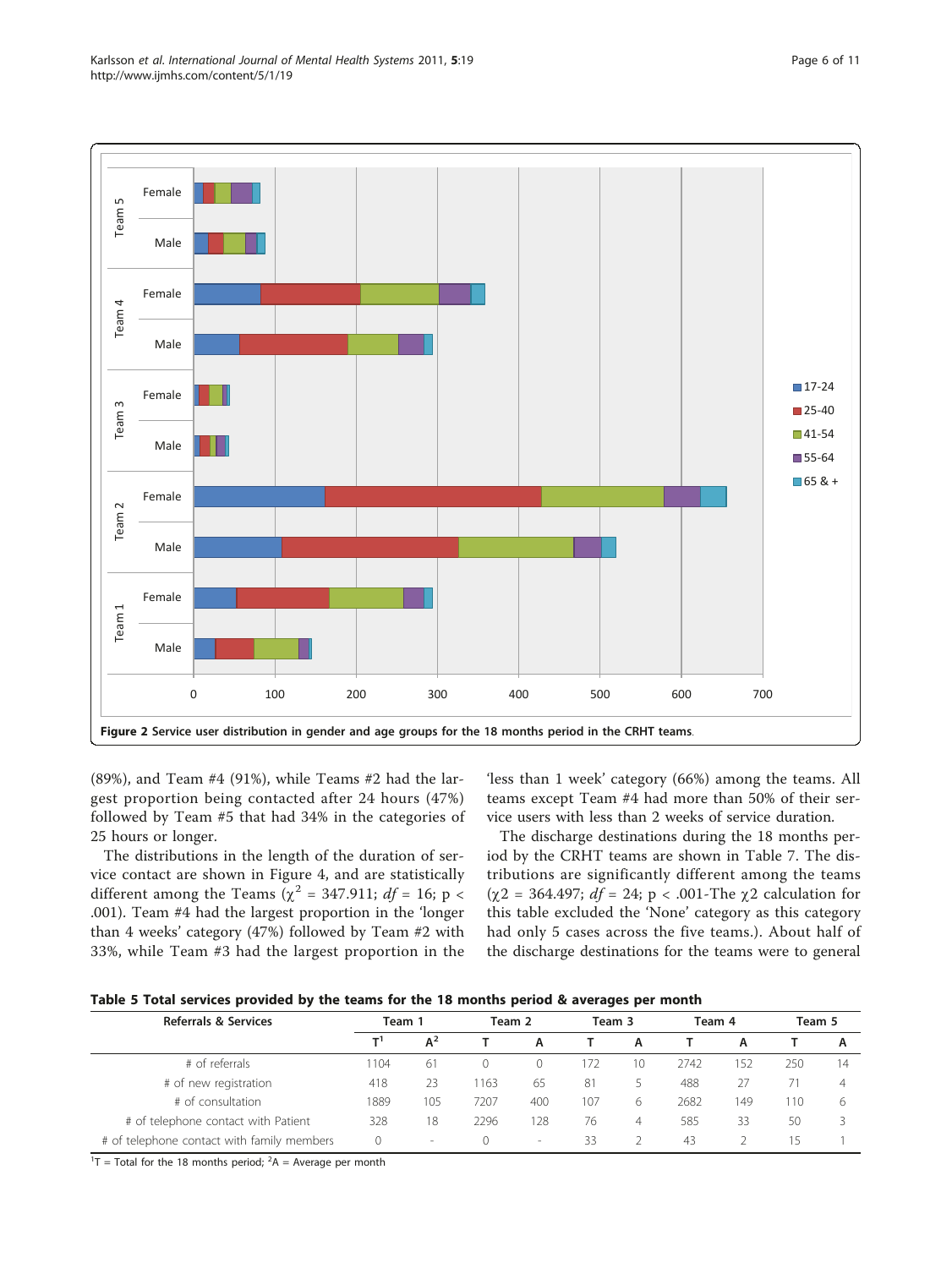<span id="page-6-0"></span>

| <b>Referred By</b>                             |           | Team 1<br>Team 2 |                |                   |               | Team 3       |                          | Team 4        | Team 5       |               |              |
|------------------------------------------------|-----------|------------------|----------------|-------------------|---------------|--------------|--------------------------|---------------|--------------|---------------|--------------|
|                                                |           | A <sup>1</sup>   | B <sup>2</sup> | A                 | В             | A            | В                        | A             | В            | А             | В            |
| <b>DPS</b>                                     | N<br>$\%$ | 89 (8.0)         | 36(8.5)        | 0<br>$(-)$        | 26(2.3)       | 14<br>(12.2) | $\overline{2}$<br>(33.3) | 24 (3.9)      | 2(3.5)       | 41 (18.4)     | 27<br>(23.1) |
| Family physician                               | N<br>%    | 155<br>(13.9)    | 77 (18.2)      | $\Omega$<br>$(-)$ | 642<br>(55.7) | 79<br>(68.7) | 3<br>(50.0)              | 197<br>(32.1) | 19<br>(33.9) | 100<br>(44.8) | 51<br>(43.6) |
| Municipality social services                   | N<br>$\%$ | 162<br>(14.5)    | 57 (13.5)      | 0<br>$(-)$        | 42(3.6)       | 3(2.6)       | $0(-)$                   | 17(2.8)       | 3(5.4)       | 30 (13.5)     | 18<br>(15.4) |
| Self                                           | N%        | 380<br>(34.0)    | 133<br>(31.4)  | 0<br>$(-)$        | 2(0.2)        | 2(1.7)       | $0(-)$                   | 59 (9.6)      | 4(7.1)       | 13(5.8)       | 5(4.3)       |
| Relatives                                      | N<br>%    | 214<br>(19.2)    | 71 (16.8)      | 0<br>$(-)$        | $0(-)$        | 1(0.9)       | $0(-)$                   | 15(2.5)       | 1(1.8)       | 6(2.7)        | 2(1.7)       |
| Emergency ward                                 | N%        | 65(5.8)          | 28(6.6)        | $\Omega$<br>$(-)$ | 220<br>(19.1) | 11(9.6)      | (16.7)                   | 73 (11.9)     | 6(10.7)      | 3(1.4)        | 2(1.7)       |
| Police                                         | N<br>$\%$ | $0(-)$           | $0(-)$         | 0<br>$(-)$        | 4(0.4)        | $0(-)$       | $0(-)$                   | $0(-)$        | $0(-)$       | $0(-)$        | $( - )$      |
| Psychiatric hospital                           | N%        | 47(4.2)          | 20(4.7)        | 0<br>$(-)$        | 33(2.9)       | 2(1.7)       | $0(-)$                   | 27(4.4)       | 1(1.8)       | 18(8.1)       | 7(6.0)       |
| Physician in charge at psychiatric<br>hospital | N<br>$\%$ | 3(0.3)           | 1(0.2)         | 0<br>$(-)$        | 148<br>(12.8) | $0(-)$       | $0(-)$                   | 86 (14.0)     | 5(8.9)       | 8(3.6)        | 4(3.4)       |
| Others                                         | N<br>$\%$ | 2(0.2)           | $0(-)$         | 0<br>$(-)$        | 36(3.1)       | 3(2.6)       | $0(-)$                   | 115<br>(18.8) | 15<br>(26.8) | 4(1.8)        | 1(0.9)       |
| <b>TOTAL</b>                                   | N         | 1117             | 423            | 0                 | 1153          | 115          | 6                        | 613           | 56           | 223           | 117          |

 ${}^{1}$ A = Number of Referrals Received;  ${}^{2}$ B = Number of Referrals Admitted as Patients

practitioners (the patients' regular physicians) with some variations among the teams in the discharge destinations of the remaining half. Team #3 discharged 42% of their service users to DPS (inpatients or day care), while Team #5 discharged 35% of its service users to community health centers.

## **Discussion**

The Reform of mental health-care in Norway called for a major increase in the funding of mental health-related services, as well as a major re-organization of these services. The Reform has been an important initiative and has invested in fundamental changes in the way mental health services are provided [[5\]](#page-10-0). However, implementation of new service models is often met with barriers that are fundamentally rooted in the dominant culture

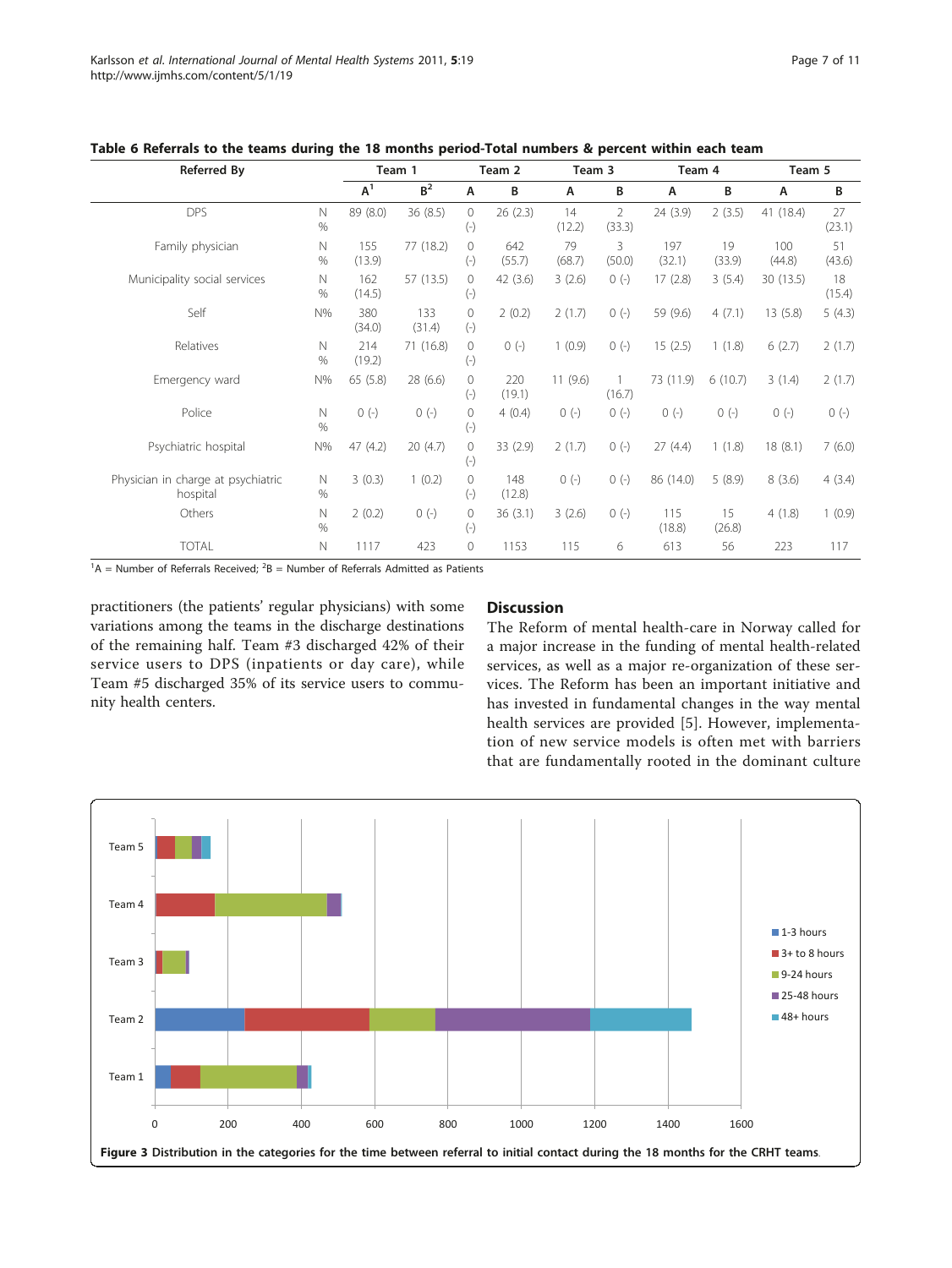<span id="page-7-0"></span>

of mental health-care including the resistance to shifting from the biomedical paradigm orientation to humanistic, person-oriented, and social-oriented mental health services and from professional-control to service-user orientation [\[11](#page-10-0)]. Furthermore, although the Reform has placed a major emphasis on the establishment of CRHT teams, a great variety of specialized community mental health teams are being established in many localities causing complex challenges for overall service organization, leadership and management [\[2](#page-10-0),[3,9\]](#page-10-0). At present, it is difficult to determine the dynamics between CRHT teams and other forms of specialized mental health teams.

This study offers an evidence of the profiles and practices of five CRHT teams in a health region in Norway

by identifying basic characteristics of the teams as well as the services provided. CRHT teams have been established rapidly throughout Norway since the national strategy was initiated in 2004 [\[9,12](#page-10-0)]. Although the establishment and operation of CRHT teams were recommended to follow a set of practice guidelines established at the national level [\[6,11](#page-10-0)], this study reveals a multifaceted and varied picture of the crisis resolution and home treatment teams in community health services. However certain common features can be elicited from the results. They were all an integral part of the larger mental health organisations and based in the local community mental health centres (DPS). They all had response time between 24-48 hours, meaning that all patient referrals were assessed within two days.

|  |  | Table 7 Discharge destinations during the 18 months Period |  |  |  |  |
|--|--|------------------------------------------------------------|--|--|--|--|
|--|--|------------------------------------------------------------|--|--|--|--|

| Discharge destination                     | Team 1<br>N(%) | Team 2<br>N(%) | Team 3<br>N(%) | Team 4<br>N(%) | Team 5<br>N(%) |
|-------------------------------------------|----------------|----------------|----------------|----------------|----------------|
| Psychiatric hospital                      | 54 (10.0)      | 81(7.4)        | 3(3.1)         | 1(0.3)         | 10(8.9)        |
| DPS-inpatient unit/crisis-unit            | 23(4.1)        | 115(10.4)      | 30(31.3)       | 26(7.7)        | 3(2.7)         |
| DPS- daycare or outpatient clinic         | 106 (19.0)     | 114 (10.3)     | 10(10.4)       | 13(3.9)        | 6(5.3)         |
| General Practicioner                      | 261 (46.7)     | 673(61.1)      | 46 (47.9)      | 246 (73.2)     | 52 (46.0)      |
| Community health centre                   | 89 (15.9)      | 70(6.4)        | 3(3.1)         | 15(4.5)        | 40 (35.4)      |
| Private Practice Psyciatrist/Psychologist | 8(1.4)         | 8(0.7)         | $0(-)$         | 20(6.0)        | $0(-)$         |
| Others                                    | 17(3.0)        | 40(3.6)        | 4(4.2)         | 13(3.9)        | 1(0.9)         |
| None                                      | (0.2)          | 1(0.1)         | $0(-)$         | 2(0.6)         | 1(0.9)         |
| <b>TOTAL</b>                              | 559            | 1,102          | 96             | 336            | 113            |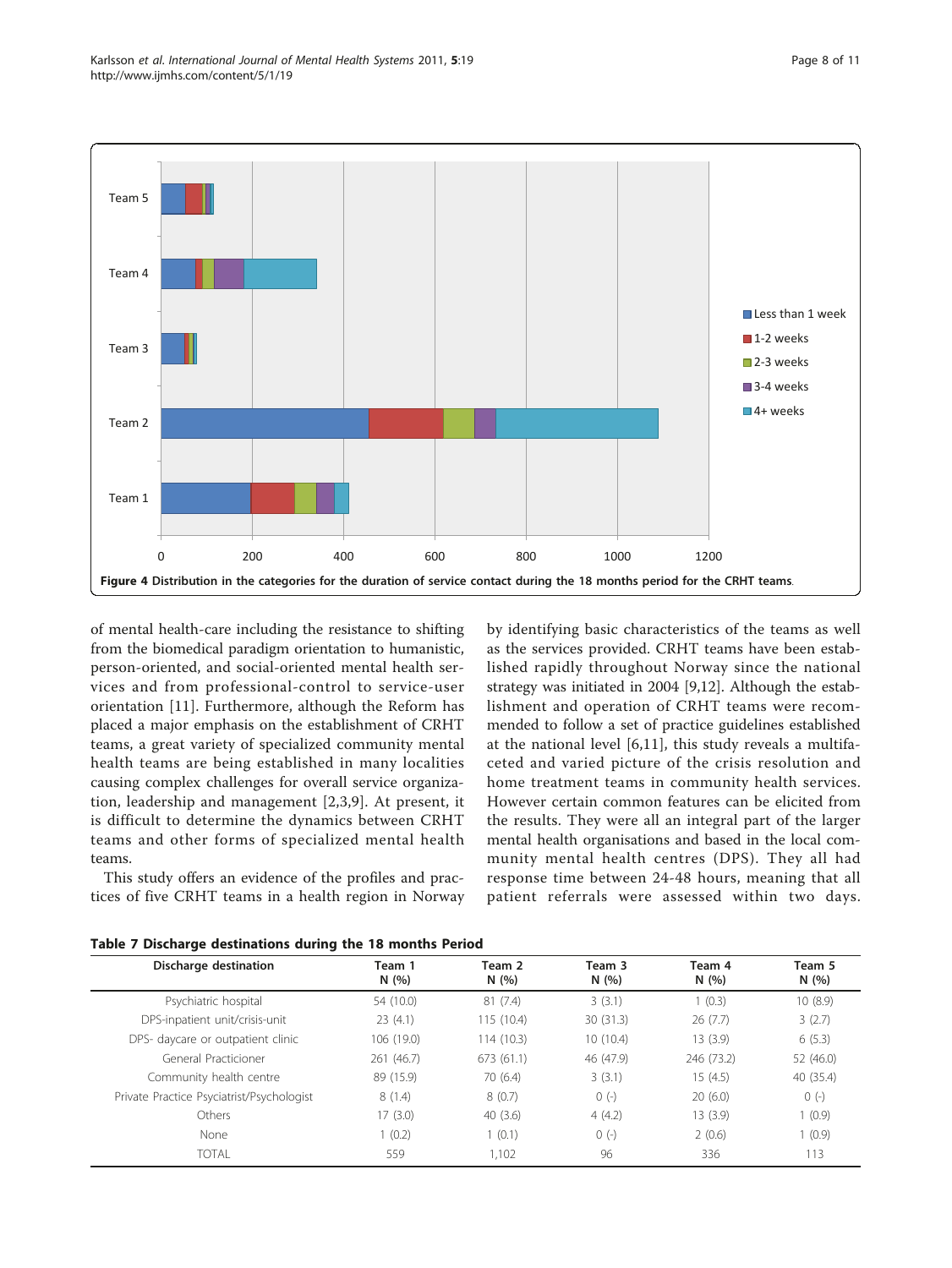Page 9 of 11

Although this standard regarding the response time frame is much longer than the standard set in the UK, it is within the standard set in Norway for CRHT teams, suggesting different approaches to crisis-care at the national levels. However, the data showed that at least one third of the cases were responded within the 4 hour frame used by the UK. They also had a common practice of a named coordinator for each patient and reported to be able to provide an alternative to inpatient treatment in hospitals for people experiencing acute mental health problems. Another common feature was that none of the teams offered a 24-7 gate keeping service. In general, no exclusion criteria were applied for accepting patients, and persons with various mental health problems were serviced. These common features in the CRHT teams suggest that minimally CRHT teams operate with structures to address mental health crises from the community mental health perspective. However, from the policy perspective regarding the gate-keeping role of CRHT teams, the currently prevailing operating hours of the teams greatly limit their effectiveness for gate-keeping. One major issue common to the services of the CRHT teams is the under-representation of the older adults as service users. The older adults were in general excluded from this service, suggesting a continuing problem in providing community mental health services to this group of population. This problem is emphasised in the final evaluation of the National Action Plan for Mental Health [[13\]](#page-10-0) revealing that the majority of white papers and political strategies focus on the adult population below retirement age and do not take adequate account of the needs of older people experiencing mental health problems. The community mental health centres' patient lists represented only 7% of patients being over 60 years old along with those over 70 years more or less being absent.

As reported in international studies [[3,4,7](#page-10-0)] there are considerable variations in both the team profiles and services. The teams seem to address diverse service demands, work under dissimilar service policies and procedures, and/or have different service mandates and priorities. While the teams were multidisciplinary, they work under a different set of caseload demands and the modes of their professional practice seem variant. In addition, there were also divergence in team structures, such as staffing, working hours, post graduate training, team organisation, and travel time. For example, a service user could expect to receive help for just a few days in one team while in other teams he or she could be offered support from the professionals for several months, although the majority of service duration remains to be two weeks which is the standard recommended for CRHT teams. The variations in the teams' services in the data on the percent of referrals accepted by the teams, the discharge destinations, the rates of acute hospitalization referrals, and the referral sources also suggest that CRHT teams may operate with the team-specific guidelines regarding these issues, resulting in a service user to attain different outcomes depending upon his/her residence location. Such variations may obviously be related to the diversity in the local mental health enterprises' traditions and cultures, team makeup, population served, and team mandates. However, three elements may transcend the local and situational contingencies in influencing such variations. These are perspectives on the nature of mental health crisis, the varied policies in mental health care, and the nature of home-based mental health services.

First, since the clinical focus of CRHT teams is mental health crisis, there is a need to have a common understanding and definition of mental health crisis in the context of mental health services and community health care. As described in the literature [[3,14-16](#page-10-0)], mental health crisis defined by biomedical understanding of crisis is insufficient for these teams as it needs to be viewed as human experiences embedded within the situations and contexts of experiences. This means that mental health crisis has to be viewed from the psychological, social, and phenomenological perspectives that go beyond the medical, pathological perspective. This also means that the processes and interventions used by CRHT teams may involve various psychological, communicative, and social strategies going beyond the standard protocols of mental health services, making their practice complex. As CRHT teams get established, teams may follow different paths to establish common understandings and processes for dealing with mental health crises in the community, resulting in a great variation. Therefore, the variations reported in this study point to the need to examine how CRHT teams establish their approaches to mental health crises and fashion their services.

Secondly, the field of mental health services is entrenched with many contradictory policies that govern the way services are provided. For example, on one hand clinicians are expected to be user-oriented and follow individual's preferences, while on the other they are required to adhere to national guidelines of best practice and comprehensive documentation procedures that have great impact on encounters with individual service users and their families, and which may jeopardize the principle of user-orientation. Another example is the debate in the clinical community as well as in the political arena regarding the essence of good acute mental health service. This debate in Norway often focuses on the concern regarding clinical responsibilities of mental health professionals, especially in relation to the role of mental health nurses in providing crisis mental health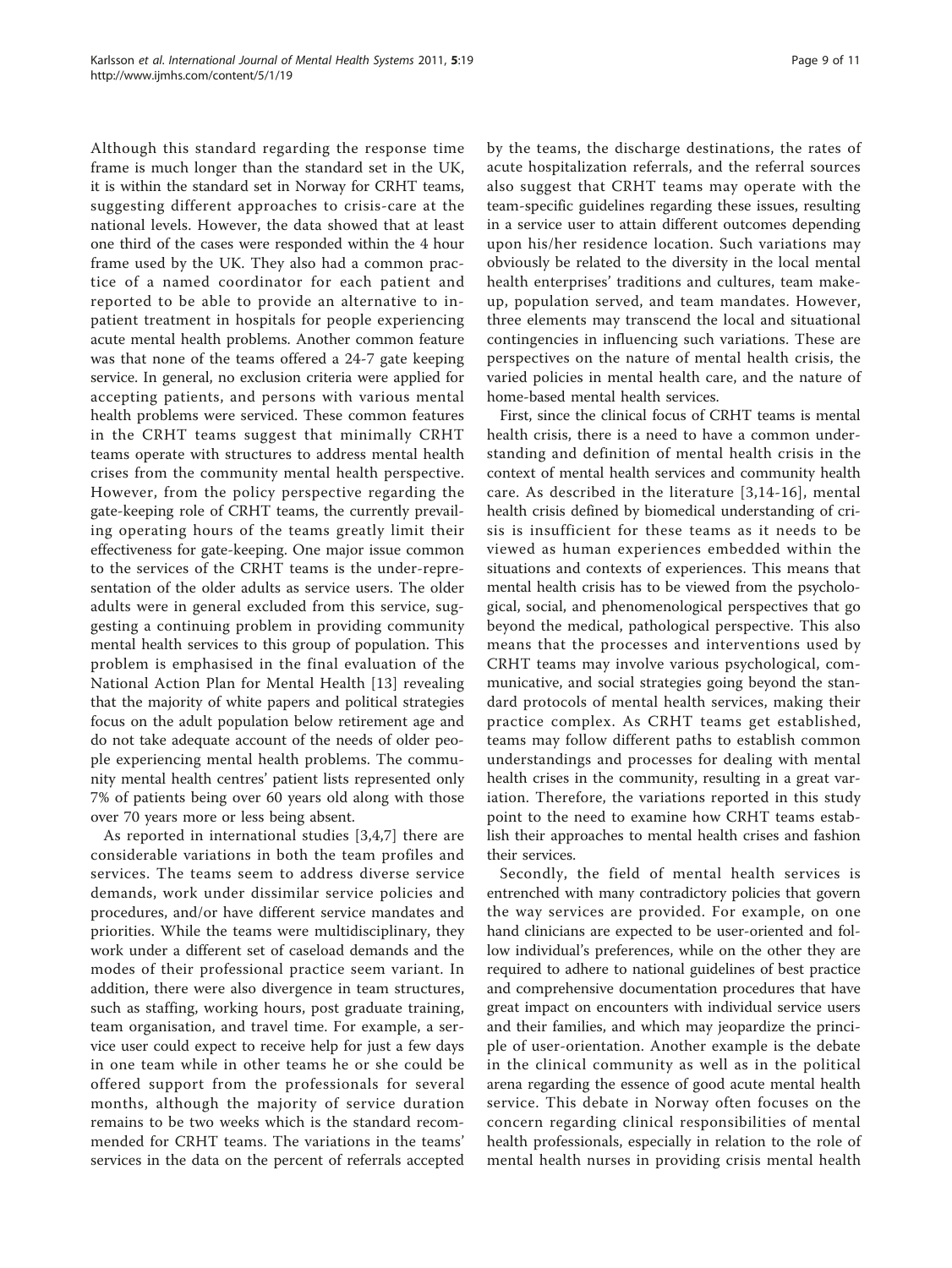care including assessment and treatment vis-à-vis those of psychiatrists or clinical psychologists. Such contradictions and controversies often result in the resolution of practice issues on an ad hoc basis or through the dynamics of local situations, which can produce variations in practice from one team to another and from one situation to others. This variation in teams and local differences in team provision is also reported from

UK in the National Audit Office Report [[1\]](#page-10-0). Thirdly, the home-based mental health care is influenced by the dynamics of contextual aspects of home not only as the situ of crises but also as the place in which effective assessment and treatment must occur. Working in people's homes can be challenging to health professionals. It involves being in a venture of unpredictable relations and unpredictable scenarios, and requires of the professionals to draw on different professional skills and competencies from those being used in professional-controlled settings that have readily available professional support for practice [[15\]](#page-10-0). The support and supervision available for practice development in CRHT teams may vary and may have impact on the procedures and practices developed by individual teams.

# Conclusions

The results of this study show that in spite of national guidelines and recommendations for the establishment and practice of CRHT teams the team profiles and standards of practice vary a great deal among the 5 participating teams. A general standardization regarding response time, opening hours, key areas of functioning, and types of mental health problems handled has been found. However the practices are by no means on the level of the UK standards and may well be a result of the lack of formal guidelines and specific CRHT training in Norway or the differing policy decisions regarding the standards. There is a need to consider the use of the term CRHT for cross-national comparisons as well as for country-specific understandings, as revealed in this study the operationalization of CRHT teams in local settings is quite varied.

This research reveals variations in referrals, duration of services, and general team policies identify the need for further research on the characteristics of home treatment, the backgrounds for the variety in interventions used by CRHT teams as well as exploring service users' and family members' preferences and perspectives and whether their expectations are taken much into account. There also is a need to examine the actual practices and processes used by CRHT teams' professional staff as well as the organizational structures that impinge on the operation of such teams. While it can be argued that the results are very specific to the research site, the study raises many questions regarding the ways CRHT

teams are established structurally and how CRHT teams carry out their services to target populations. Studies of local experiences such as this study can be a rich foundation for further research regarding both the structural and process elements that impact on the quality of services of CRHT teams. The data can be used as the initial baseline for benchmarking for CRHT teams in Norway. The results of this longitudinal study suggest that there is a need to view benchmarking for CRHT teams according to urban-rural differences. The next step needs to be an in-depth examination of the quality and cost of services in CRHT teams against the structural and process variations.

One of the critical shortcomings of this study is the aggregate nature of the data. The reliability of the reported data for the surveys in the aggregate forms can be questioned as it depends completely on the reporters' accountability, even though we tried to assure such accountability through the regular, periodic conferences with the reporters throughout the period of data collection. A more carefully designed study using individual service user data is thus recommended. Further refinement of the survey tools is recommended so that the team profile questionnaire would strictly focus on the structural issues while the service questionnaire focuses on the on-going practices and services by the team. There is a need to consider including other structural issues within the team profile questionnaire such as the workings of teams, the nature of supervision and leadership within teams, and the nature of policies established within teams regarding various aspects of services as the current tool only addressed team meeting and the mandates for response time. Such revision will be critical in applying these questionnaires to establish benchmarking for CRHT teams in future studies. Given the degree of stability found in our study with the team profile data, it is recommended that an annual data collection for the team profile with a monthly data collection for the service data for a period of 12 months would seem appropriate. These survey instruments developed with an input from a UK researcher with a careful refinement would be appropriate for cross-national applications with some considerations to address local characteristics.

#### Acknowledgements

This paper is a product stemming from the research project: Crisis Resolution and Home Treatment in Community Mental Health Service for which Dr. Hesook Suzie Kim is the project director and Drs. Marit Borg and Bengt Karlsson are the principal researchers. This project is funded by the Research Council of Norway for 2007 to 2011. We acknowledge the support and assistance provided by various staff members of Vestre Viken HF, The clinic for mental health and abuse and the organizations of the users and careers of Buskerud, in carrying out this research project.